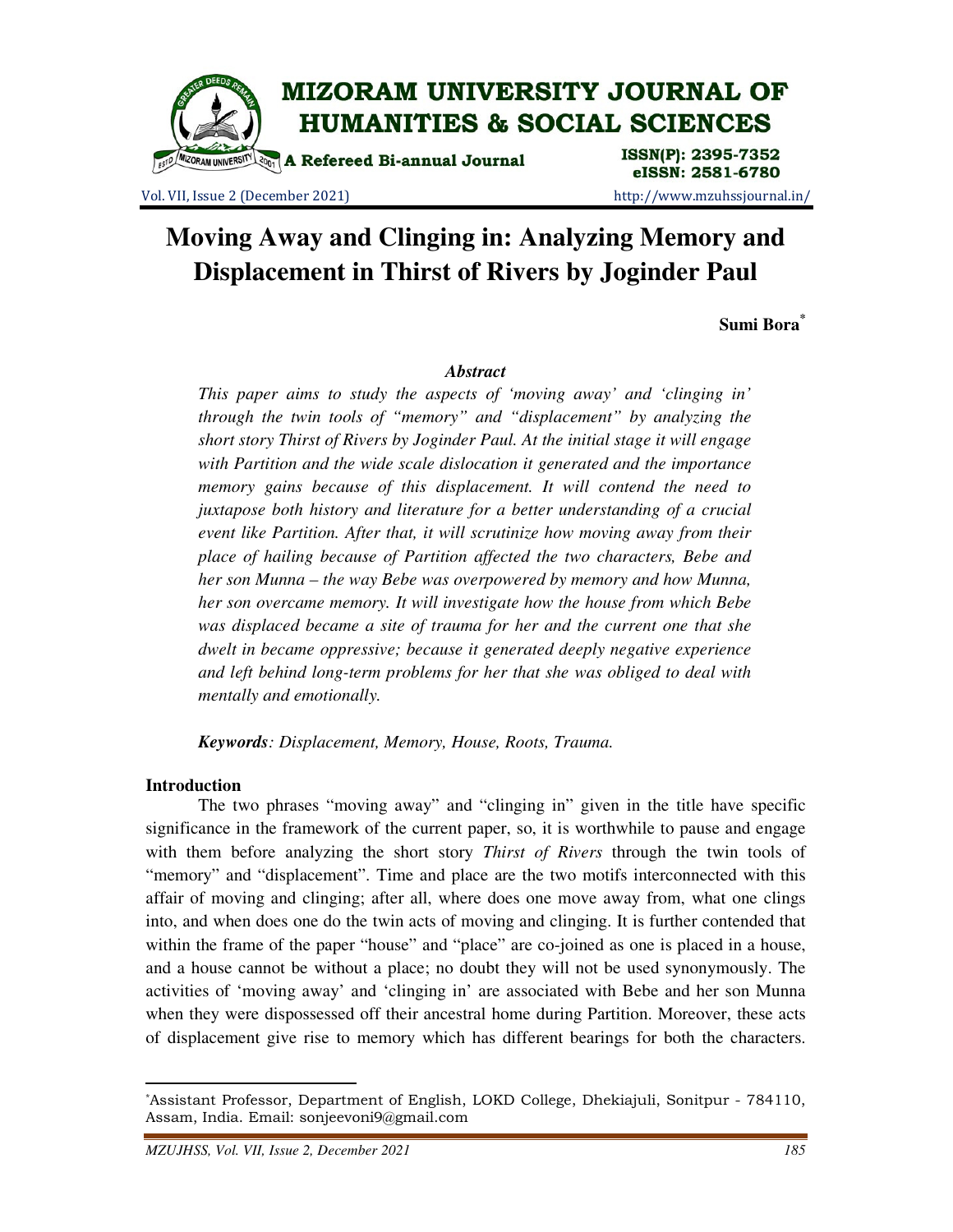Before the discussion is concluded it will show the interconnectedness of the three poles – memory, displacement and house – which are the focal points of the paper.

# **Aim of the Paper**

 The aim of this paper is to study how moving away from their place of hailing because of Partition affected the two characters, Bebe and her son Munna. It will raise and try to investigate the operation of memory in this act of moving away; the role played by place in this affair of movement by the two characters; and, scrutinize how Bebe was overpowered by memory and Munna overcame memory. At first it will engage with Partition and the wide scale displacement it generated and the importance memory gains because of this displacement. After these initiations it will analyze these aspects in terms of the story under consideration and their related nuances will be engaged with as they emerge in the current paper.

# **Partition, History and Literature**

 August 1947 is a watershed moment in the history of the South Asian subcontinent when the two nation states, India and Pakistan, emerged out of the political partition as the British formally quitted India. This act of dividing and untangling the two nations was undertaken within six months and involved high-level political decisions. Yasmin Khan unearths one of the prevalent situations in her book *The Great Partition*:

In New Delhi, politicians and officials created reams of memos and press releases, and held heated debates as they thrashed out the formation of Pakistan and India. This means very little, though, without reference to the millions of people whose lives were being shaped…This human story is a very political one, though. After all, what is the history of Pakistan and India without reference to Pakistanis and Indians? (2007:7)

 The concurrent process of division, independence, and decolonization engendered the largest forced migrations in the history of the twentieth century. Between 1946 and 1965, nearly nine million Hindus and Sikhs moved to India and approximately five million Muslims moved to both parts of Pakistan (Roy 2-3).

 As this paper develops it will become evident "how the local comes to be folded into the national in new kinds of ways – and national into the local" (Pandey 1) in critical events like the Partition of India. Historical texts have been referred to as they enhance the work of literature because the human dimension of suffering cannot be understood without an engagement with the political circumstances. After all, an uncritical humanism that concentrates only on the pain and sorrow of the 'human condition' that resulted from Partition will limit our understanding of the political and civic fault-lines revealed then, faultlines of religion, gender, caste and class that still runs through our lives (5) as Suvir Kaul opines. However, it cannot be ignored that literary works offer subtle portrayal of everyday trauma that move beyond historical fact. According to Jasbir Jain, "literature goes beyond the empirical reality, beyond treaties and wars and probes the silence of the human mind…literature is "writing" about what cannot be written about" (5) and the current analysis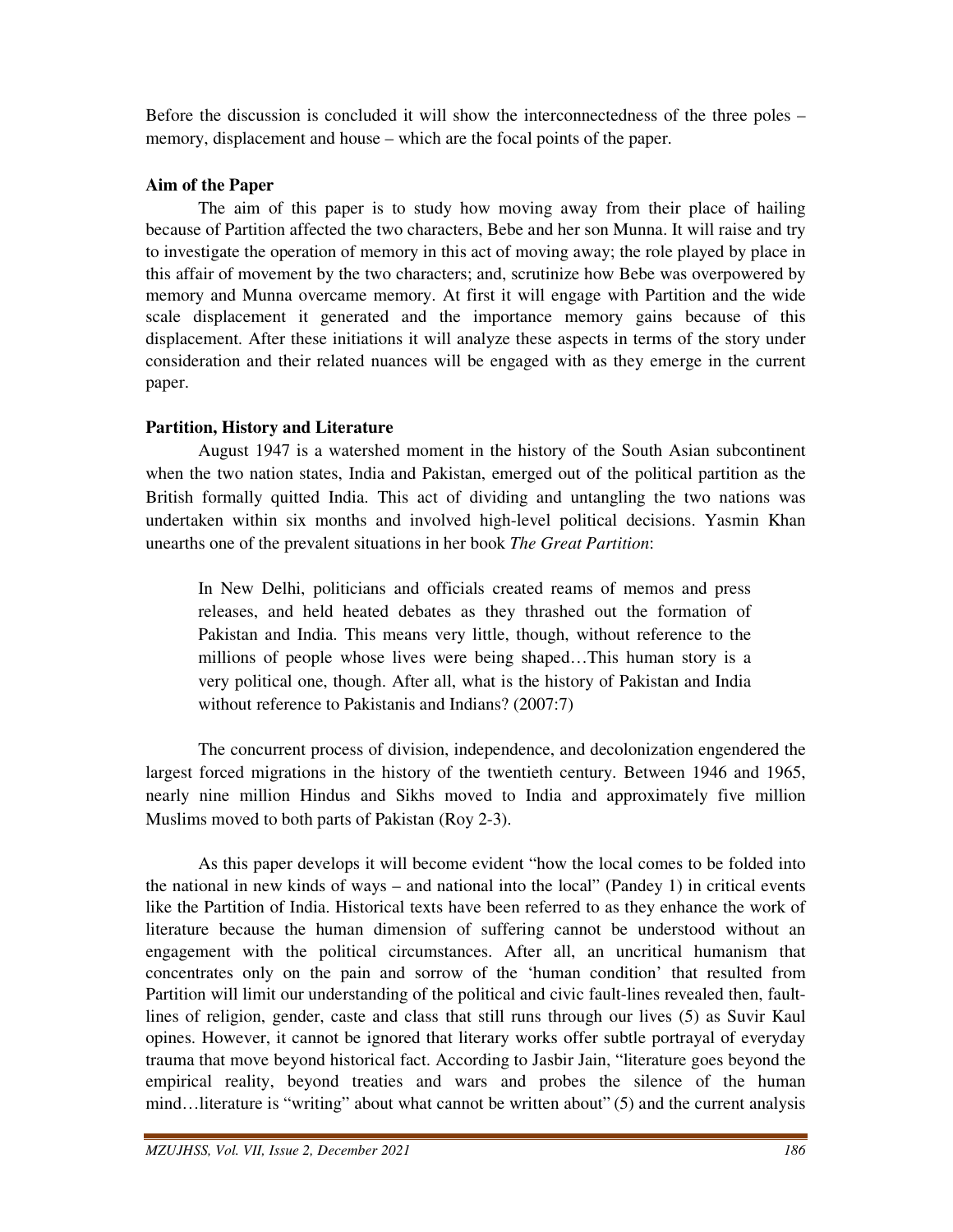of the story will show the trauma that Bebe faced after losing her house cannot be scripted within the framework of historical narratives.

## **On Displacement**

 Displacement is a keyword in this paper and the paper conforms to what Zamindar says about displacement "…I use the word *displacement* and not *migration*, to describe the momentous movements of people at this time. The word *migration* came to imply both a movement with the intention of permanent relocation as well as a voluntary exodus…" (7). The story depicts that Bebe and her son, Munna did not voluntarily leave their house as a result of Partition; rather circumstances forced them to displace to a new place without putting their lives into peril and losing all opportunities to visit their homeland again.

## **Movement, Memory and Clinging in – the Case of Bebe**

 The place and the house where Bebe lived prior to Partition, where she was rooted were the factors which integrated her; and after her displacement from them she gradually got disintegrated. She coiled back to her past where it became her living present; unable to keep pace with the arrows of time that that were hurtling fast, and incapable of coping with the situations that were mutating in the post-Partition period. The first sentence of the story indicated the loneliness and void in Bebe's life; her only company was her thoughts. In a poignant statement the narrator says, "Bebe is sitting in a cot outside the new house of her only son – alone and absorbed in her thoughts" (Paul 80).

 It merits consideration that the author did not provide the name of the specific location where Bebe resided in pre-Partition India and where she got dislocated because of Partition. Her location was only termed as house/haveli pointing the importance of the house for any human existence. Perhaps the author maintained such a stance to portray that a person had the susceptibility to undergo the trauma when forcefully displaced from one's house and place, emphasizing on displacement. The narrative unlocked an era when most women were acculturated to diligently adhere to the wishes of their husbands and Bebe left her house despite her wish. The narrator mentions:

Her husband's spirit has stepped forward and is patting her shoulders reassuringly. Go, Munna's Bebe! Conditions here have deteriorated so much that it has become necessary for you to leave…

No! It was you, who advised me not to step out of this house. Now it is you who is turning me out. (Paul, 2001: 82)

 The house that Bebe lived before Partition provided her the safety and security and her attachment towards it was deeper and primal; it was her lawful abidance towards it which in reality was an abidance towards herself that she could not move away from it though she was physically displaced from that house; thus the current one, where she lived after displacement became oppressive as she could never integrate herself with it as the narrator tells: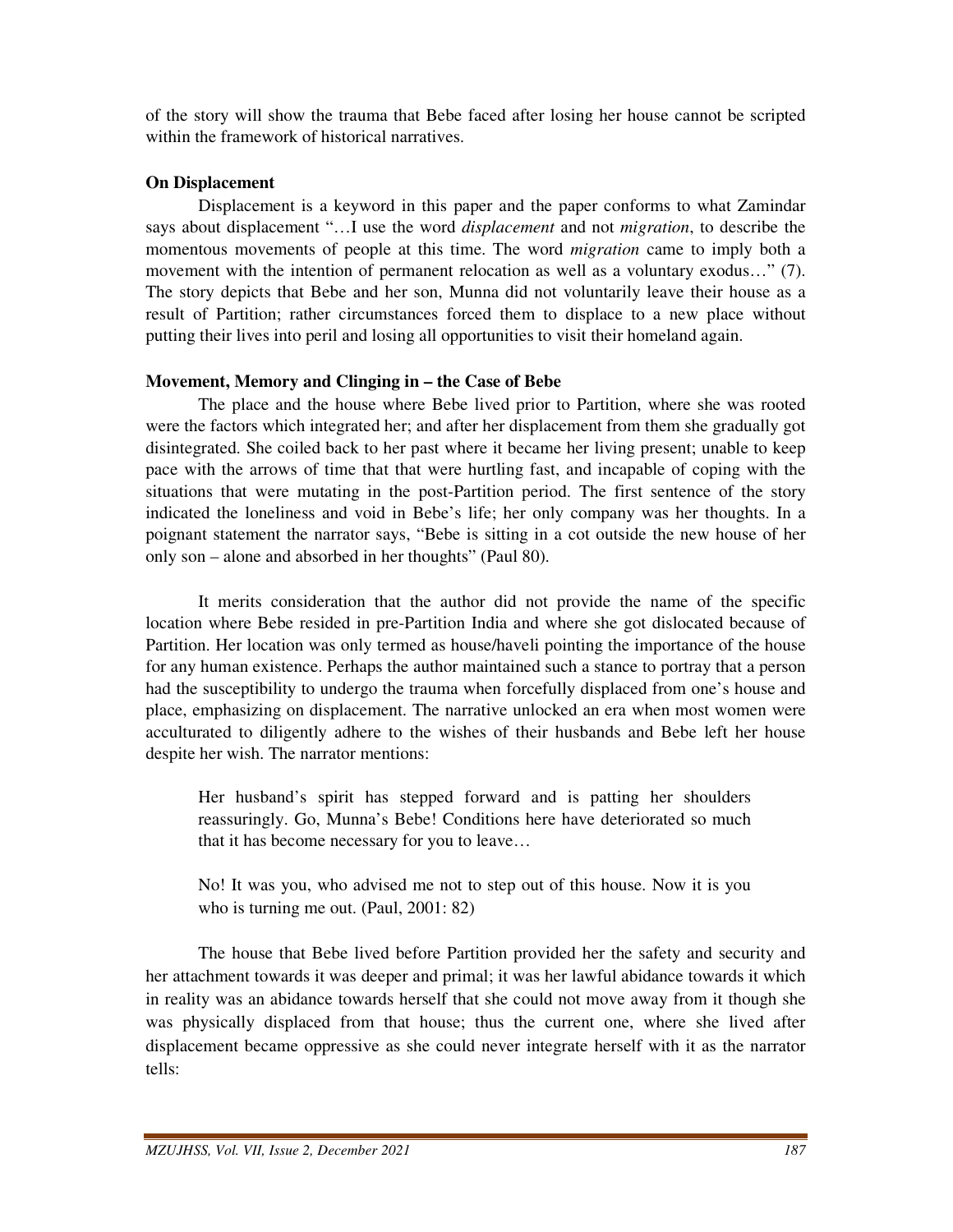Bebe raises her head and gazes in front of her, but fails to see anything. She is not quite blind for she can still marshal her blurred vision. But what can one do when a veil of the past perpetually hangs over one's eyes. The ancestral haveli, the doors of scores of rooms that open in a continuous succession, and, and…. (Paul, 2001: 80)

 The metaphorical house therefore became the space where Bebe's "memories" and her "unconscious were housed" (Bachelard 30, 32) because we find that she could hardly recognize that she has moved away from her original abode to a new house and transferred things associated with it to her current place of dwelling. The bunch of keys that she brought with her, a material memory, became the objective correlative of her earlier house to which she clung into:

Bebe restlessly spreads her legs on the cot, and pulling her dupatta over her breasts, takes a bulky bunch of keys in her hand. The iron of the keys had grown rounded and fleshy from the weight of the soft abrasion of her fingers for the last fifty years. She can see her soul peering out, in the shape of each key. (Paul, 2001: 80)

 Each key that unlocked a particular room was an unlocking of a part of *her* world that she held preciously. For example, one of the keys let the readers peer into her son, her Munna's study room where the lantern is glowing above his head, and he is fast asleep with the book held in his hand (Paul 81). She communicated with her husband who was dead then that he unnecessarily reprimanded Munna who was perhaps "studying in his dreams" (Paul 81).

 Her original house hovered over her and the events associated with it haunted her in the form of memories to such an extreme extent that there was a blurring of the past and the present which the narrative very well represents. The past created a disorienting vision of the present and revealed how Bebe's experience as a consequence of Partition continued to have effects on her life. In a very paradoxical way, her moving away from her house actually led her to cling into it as she says, "Where else will I leave now, Munna? You settle down anywhere you like, live and laugh, but I have only my ancestral haveli" (Paul 83). For Bebe, her reality was that she was at her ancestral house which she owned but did not remember that she had dislocated.

 The forced movement from her house was a crucial event for Bebe to accept and assimilate. It generated deeply negative experience and left behind long-term problems for her that she was obliged to deal with mentally and emotionally as the story unfurled – "Bebe has really gone crazy. The poor woman is not even sure whether she is still living in the haveli or whether it has been years since she left it and arrived here" (Paul 82). Bebe's displacement from her house and the ordeal that emanated from it repeatedly came back to her consciousness as an unresolved past. There is an interplay of memory and forgetting in the case of Bebe and the mental trauma that Bebe went through because of the displacement is very difficult to fathom. The state she was in can be well estimated by referring to Cathy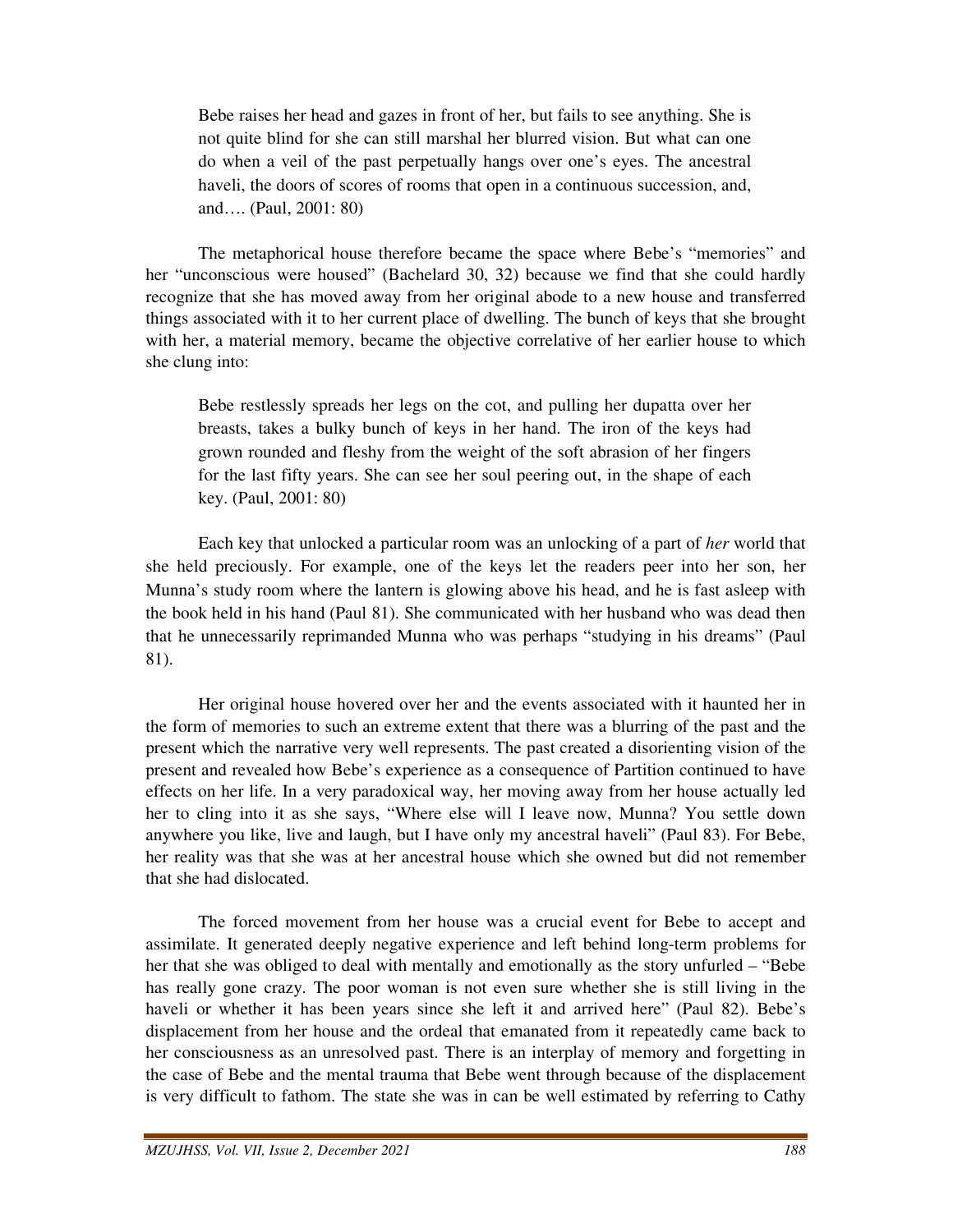Caruth's work on trauma, memory and narrative that takes as its starting point the awareness of the unresolved nature of trauma, where a traumatic event is so overwhelming that when it happens the consciousness is unable to understand it totally. Because a traumatic event cannot be assimilated to any other kind of experience due to its paradoxical nature, the mind will not treat it in the way it treats all other past events. The event that has not been assimilated tends to emerge continuously, showing the "repeated *possession* of the one who experiences it" (Caruth 4).

 The story under discussion well expressed that the geographical border established as a result of Independence became a visible mark of a trauma which was impossible to express through words as Bebe's seemingly incoherent expressions about her lost house (as a result of Partition) that is irretrievable now tried to encapsulate. Munna, her son articulates in utter frustration, "You are, Bebe. How can I convince you that we have left our haveli, village and country across the border. We've left them several years ago. But you still dwell there" (Paul 83). It is appropriate here to bring Jennifer Yusin's understanding of the border between India and Pakistan. According to her, the border between India and Pakistan is both a geographical separation and the site of an ungraspable trauma; for this reason it can be understood as a physical entity as well as a symbol. She uses the expression "geography of trauma" to convey the idea that "the borders created during the Partition exist at once as geographical separations and as a spatial, temporal figure for the unspeakable experience of that history, and as such become the site where the knowable realities of history become inextricably bound up with the problem of grasping trauma" (459).

#### **Moving Away and Forgetting – the case of Munna**

 The story did not restrict itself to Bebe and her existential situation but brought within the ambit her son Munna, who too was displaced from the house they belonged to and showed the other side of displacement. The conversations with her and the point of intersections that they have, showed the wedge that was gradually developing between them as Munna wanted to move with his life ahead, and had already raised a family. The narrative did not demonize Munna but indicated the difficulty he encountered in his effort to bring his mother back to what he understood to be the normal world:

No, Bebe. I am the father of a child now, and you still treat me as your Munna. Call me by my name.

When I address by your name, I feel that rather than my own son, I am calling my bahu's husband.

Then consider me your bahu's husband, and please call me by my name. How can I remain your Munna all my life, Bebe? (Paul, 2001: 81)

 The fact that Munna does not want to be addressed by his pet name points his desire to make a break with the past instead of carrying its memories forward allowing them to intermingle with his present. The narrative portrays Munna's memory of house and the country he left only as a reminder to his mother that they cannot be reclaimed. His repeated effort to make his mother realize that he is a grown up person with his own identity shorn off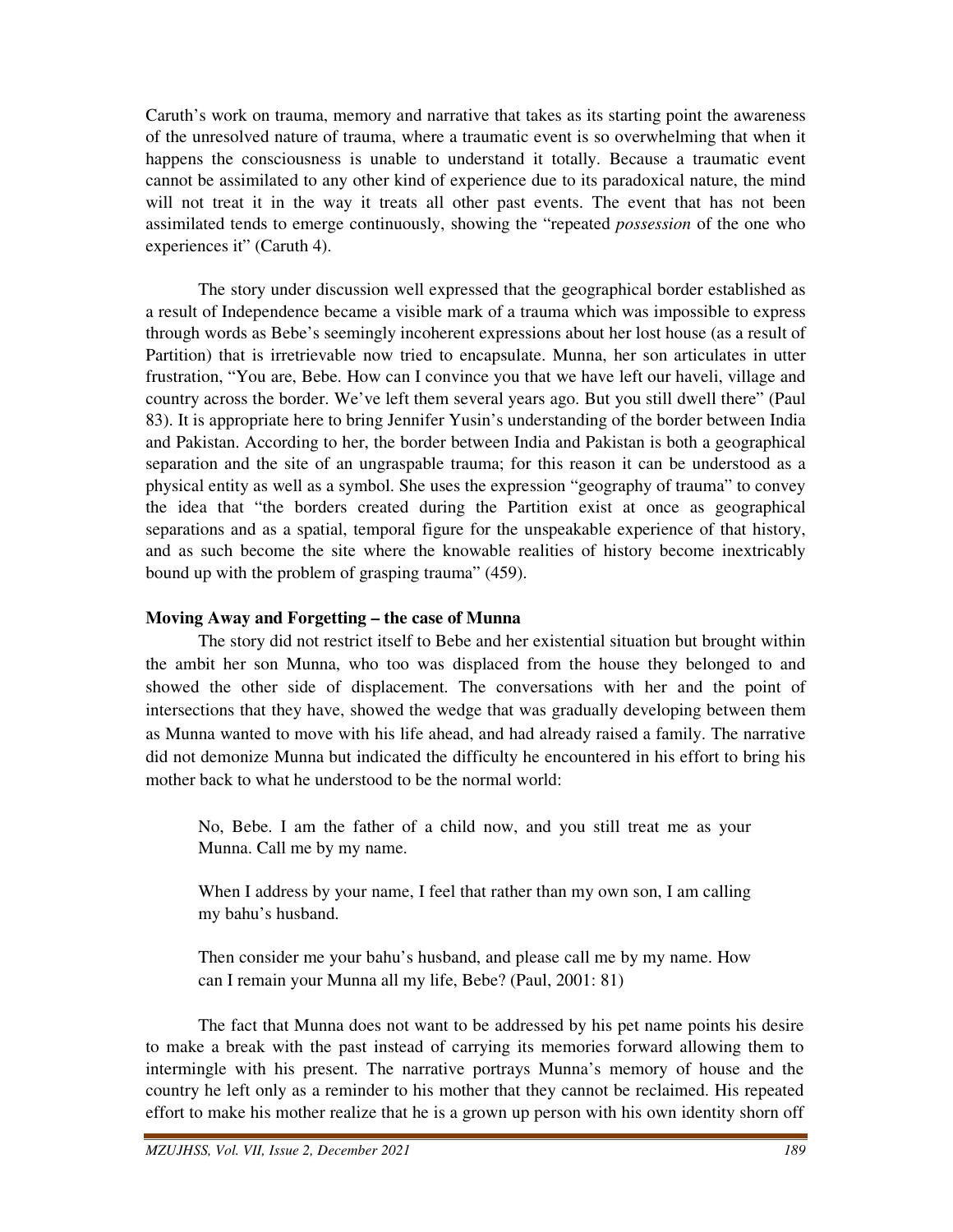his mother's memories is a tool through which he wants to journey forward where his mother's memories would not restrain him from living his life of aspirations.

 The narrative indicates how power operated between the duo – Bebe and Munna – as Munna's way of looking at the loss of one's home conformed to the accepted version of forgetting a past that could not be restored; whereas Bebe's way of responding to that loss was naively tagged as being 'mad' by Munna who was unable to understand the trauma that she faced because of a loss that was irrecoverable, resulting her behave in such a way as he reproves, "Bebe, Bebe! How can I explain it to you? If you go on like this, I'll go mad as well" (Paul 83). It can be argued that he is not grown up to understand the trauma that his mother underwent after her dislocation but it is equally significant that the time he has spent in his place of birth and the amount of attachment that he felt towards it are the determining factors in the generation of his memories and not getting entrapped by them like his mother, who metamorphosed into a tragic character.

 The story did not provide any neat resolution as whose way of responding to the loss of the native land and ancestral house was more welcoming: of moving away or clinging in to memory that was to be charted. In the edited volume *Contested Past: The Politics of Memory,* Katharine Hodgkin and Susannah Radstone puts forward the issue of the past as a source of conflict and dissent where alongside contestation there is a simultaneous drive to consensus, and a need to transform the past in order to move on from it. But the move towards reparation and reconciliation rather than continuing conflict may leave gaps that cannot be filled, holes in the fabric of memory that simply have to be stepped over or around; or may signal the existence of a hole whose presence is unmendable and will prevent any such move (237). In the story we found that Munna's attempt to move forward from the memories of the lost house, to reconcile with the past was not a smooth one as the intrusion of the memories of Bebe, his mother, showed the gaps and fissures that could not be packed up. He had to constantly grapple with them without finding any way to resolve them so that he could move forward in his life the way he desired.

#### **Memory, Displacement, House**

 The cognitive neuroscientist Michel Gazzaniga has opined, 'Everything in life is memory, save for the thin edge of the present' (qtd. in Foster 2). No doubt memories appear to be personal and 'internal' acts of an individual, without which an individual cannot perform 'external' acts, but they have interpersonal and societal bearings. Yet, it cannot equally be denied that if individual memories are constructed within culture, and are part of cultural systems of representation, so cultural memories are constituted by the cumulative weight of dispersed and fragmented individual memories, among other things. Thus, during Partition there was an intermixing of the individual and cultural memories which was very well represented in the case of Bebe and Munna. Bebe's individual memory that stuck to the past was in this case a marginal one and Munna's ability to untangle himself from such memories adhered well to an emerging culture that wanted to make amends with the past and move forward towards a better future.

 Thus, moving away (because of Partition) led to clinging in by Bebe, as she was rooted in her house which she carried with her; but moving away led to forgetting by her son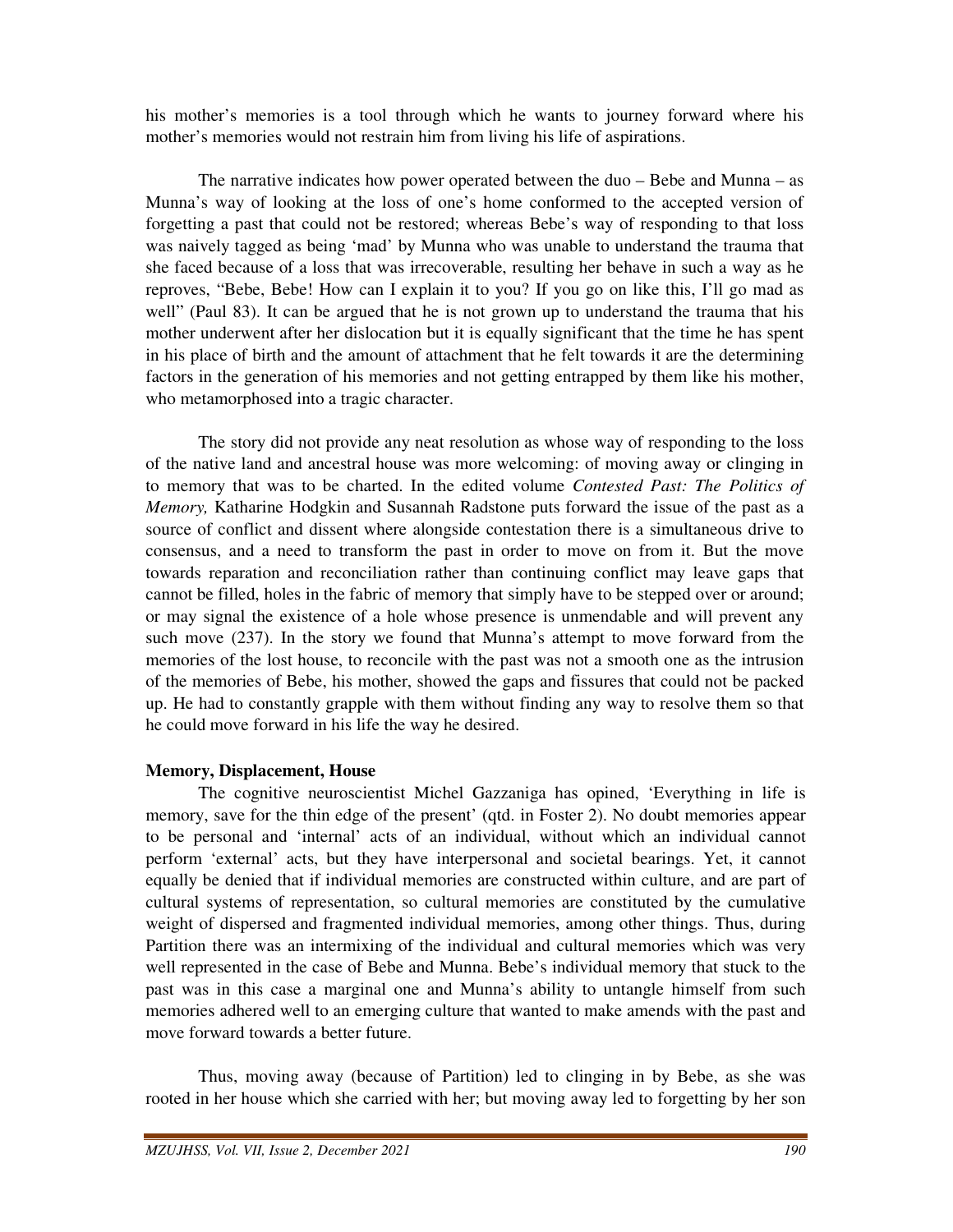who tried to re-root himself in the new house and became the alter-image of his mother. Bebe's situation is in tune with what Bachelard has said, "We should therefore have to say how we inhabit our vital space, in accord with the dialectics of life, how we take root, day after day, in a 'corner of the world'" (26). The uprooting of Bebe from her house without any room to return led her world getting lost as she moved away with the hope that it was a migration with the avenue of return and imagined her dead husband told her:

Bebe, touching the bunch of keys tied to her pallu, has turned her back to the haveli. She can clearly see. Don't be afraid, Munna's Bebe. You are leaving so you can return again. (Paul, 2001: 83)

 In her book *The Great Partition*, Yasmin Khan forwards the view that when Pakistan was declared a reality, people thought that the dislocation was not going to be permanent. Even as the All India Congress Committee reluctantly accepted the partition it kept alive the older idea of indivisible Mother India (93). Countless politicians announced that there was every chance that the subcontinent would be reunited within a decade (Khan 95). On the day when the partition plan was made public, Rajendra Prasad, the first President of India declared, "I have not lost faith in an undivided India. I believe no man can divide what God has created as one" (qtd in Tanwar 167).

 It can also be interpreted that age of a particular character and the idea of life ahead, determined this moving away and clinging in. Bebe had already passed the prime of her life in her ancestral home and as the story showed, the things that were important to her like entering it as a bride till the upbringing of her son occurred at that house. Partition and the concomitant displacement from the ancestral house was an event that required remembrance for Bebe and amnesia for her son. Munna could script a new life ahead and wanted to move forward where forgetting was a preferable option. As such it can be said that there are two opposite world-views represented by Bebe and her son and both the characters acted as a foil to one another. These opposite world views create a friction and fracture between the mother and the son which hardly got reconciled which the narrative very well draws our attention to:

Bebe gently caresses the bunch of keys with her fingertips.

Even a lunatic is not mad as you, Bebe. You still roam with the bunch of the haveli keys fastened to your pallu.

Here. Drink some milk, Munna.

What is the use of drinking milk, Bebe? I often resolve to try each of your keys and somehow unlock you… (Paul, 2001 :84)

 The different ways Bebe along with her son reacted to displacement displayed that they were not connected to the same experience in a similar way. As Bebe's memories overpowered her, she did not know that she was living in her past, and could not understand the condition her son was in.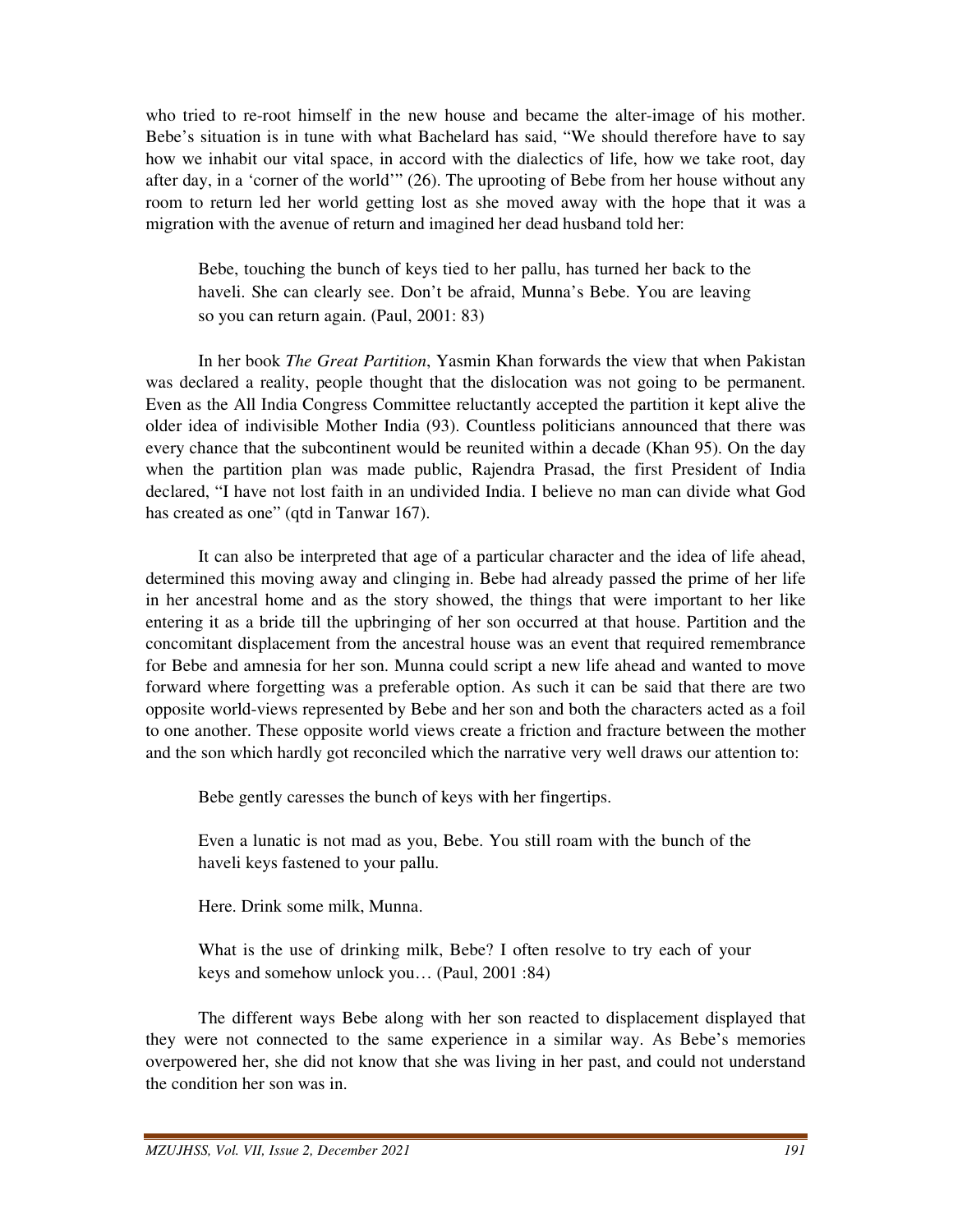According to Peter Burke "People tell stories to themselves and others all the time in order to make sense of their experience" (285). In this way memory acted as a cohesive story of personal histories, and as argued by Duncan Bell stable identities depend on the coherence of this memory narrative as their foundation (7-19). It was the memory of Bebe that gave her a sense of identity, it was her cohesive device; but as the place from where this memory came did not correspond with the location that Bebe actually was in, it made her narrative incoherent.

#### **Bebe – Placelessness, Non-place**

 By now it is well evident that place is central to the discussion, the place that Bebe lived for years, where she had the sense of belongingness made her feel as an insider; she felt placed because the people that mattered to her like her husband lived in that place and she even understood her son till the time he stayed in that place. Yi-Fu Tuan's opinion regarding abstract knowledge and 'feel' of a place can delineate the situation of Bebe. According to Tuan:

Abstract knowledge *about* a place can be acquired in short order if one is diligent…But the 'feel' of a place takes longer to acquire. It is made up of experiences, mostly fleeting and undramatic, repeated day after day and over the span of years. (Tuan 1977:183)

 Bebe felt totally different in her new house, located in a new place and became an existential outsider. Thus, she literally became a displaced character, could not emplace herself in the displaced place and merged her haveli with the house where she was displaced. For her, her memory became the reality, as she could not discern that they were her memories:

Bebe has really gone crazy. The poor woman is not even sure whether she is still living in the haveli or whether it has been years since she left it and arrived here. (Paul, 2001: 82)

 Once Bebe was dislocated from the place she belonged to, the meaning that provided the sense of attachment to place radically thinned out, there was an erosion of place as she became a placeless character and could not identify herself with the new place she was in becoming a stranger and pined for her dead husband, "The pain is that you are gone forever. Had it been me, I would have looked after you even when dead" (Paul, 81). Place, Marc Auge claims, has traditionally been thought of as a fantasy of a 'society anchored since time immemorial in the permanence of an intact soil' (110). Auge's argument is that such places are receding in importance and being replaced by 'non-places.' Non-places are sites marked by their transience, the preponderance of mobility, temporariness. It can be claimed that the place Bebe had been dislocated permanently became a 'non-place' for her, an unrooted place, in which she was a rootless character whose history and tradition had no importance for her.

 Bebe was haunted by the past; the keys that could unlock things had not been able to unlock the way of thinking of her son; her life and legacy that she needed to carry forward was there in the haveli; she was rooted in it, in a paradoxical way her dislocation did not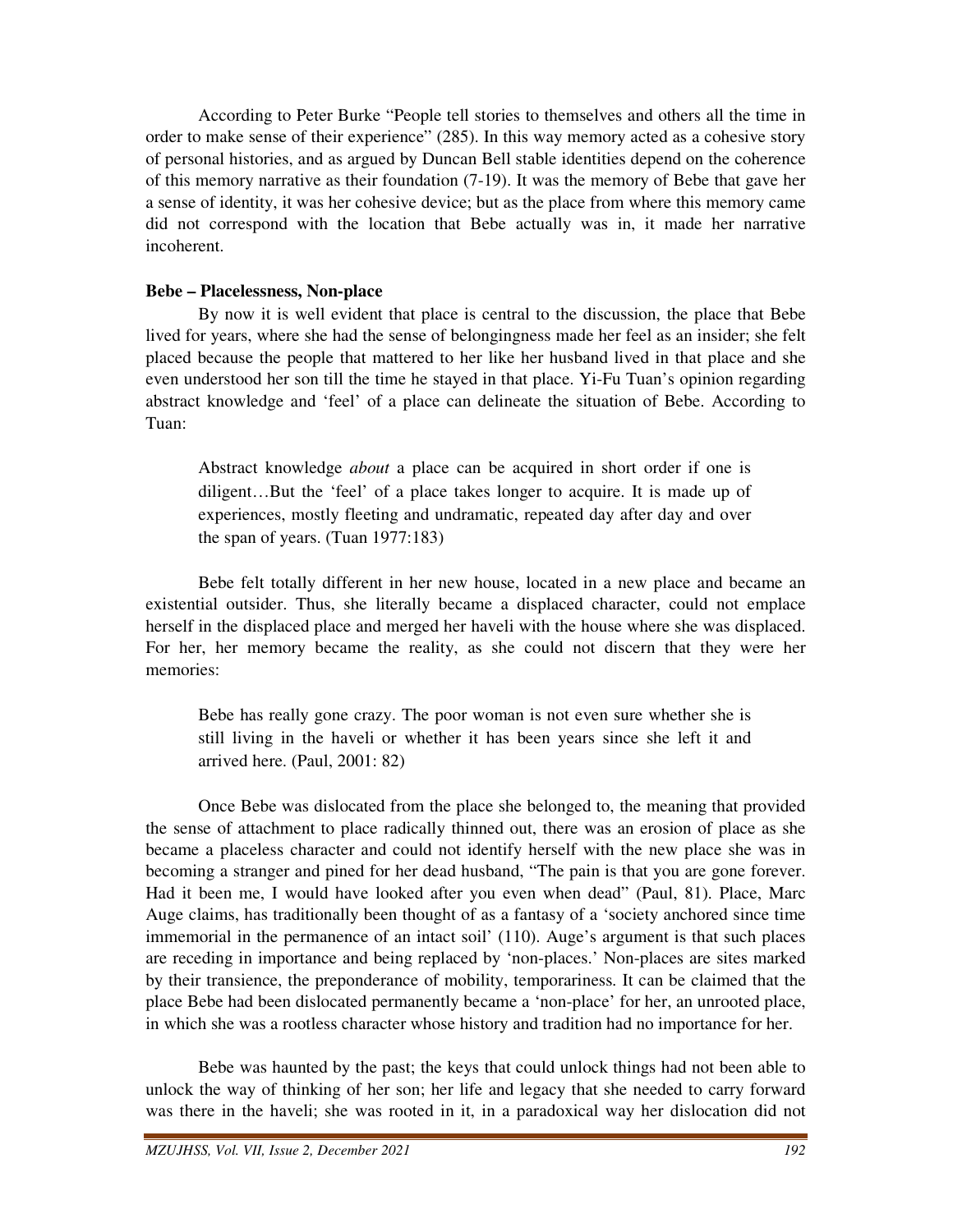dislocate her from it. Rivers are the source of water, in the current story Bebe epitomizes the river that was thirsty, was parched; the thirst was for the haveli that she belonged to which could never get quenched, as she could never go to her haveli; making the river remain thirsty. For Bebe, her original home was her logic, sans it, what she said appeared illogical as they were not placed within the logic of her house; her memory became her reality; the thing as it happened and the thing as it was now was different. The narrative ended with a poignant note where Bebe tried to unlock the doors with the keys which did not get open.

#### **Conclusion**

 To conclude, in its larger agenda, nationalism advocates what to remember and what to forget; no doubt, it is undeniable that memory keeps alive minority voices from oblivion. In some cases, memory may be the only thing separating the minorities from mainstream narratives. The current story presented the memories of a person like Bebe once die, we cannot know the kind of trauma how that displacement created muddling the past and the present. And when her reason of survival is the clinging love for the house and place she belonged to, she became an outsider forever, and relationship with her son was on the verge of collapse with little chance of reconciliation and recovery. The story at the same time brings to the forefront the private, the domestic, the details of daily life, that are embedded in great events like the Partition of India. Bebe's memories evoked a counter-narrative, a corrective to the simplifying and patronizing assumptions of the traditional records. Yet, it is also worthy to note that memory is not an abstract force: it is located in the specific contexts, instances and narratives, and decisions have always to be taken about what is the story to be told. This paper shows that the Partition in the life a nation was not a thing of the past as it haunted the present, it affected generations; and its legacy of hurts and ruins continued in one form or the other. Furthermore, it has brought to the forefront that acts of violence like redrawing borders affect the psyche and the soul, and are likely to be imprinted in life throughout.

\*\*\*\*\*\*\*

#### **References**

Auge, Marc. *Non-Places: Introduction to an Anthropology of Supermodernity*. Verso, 1995.

Bachelard, Gaston. *The Poetics of Space*. Translated by Maria Jolas. Penguin Books, 2014.

- Bell, Duncan, editor. "Memory, Trauma and World Politics." *Memory, Trauma and World Politics: Reflections on the Relationship between Past and Present*. Palgrave Macmillan, 2006, pp. 1-29
- Burke, Peter, editor. "History of Events and the Revival of Narrative." *New Perspectives on Historical Writing.* Polity Press, 2001, pp. 283-300.
- Caruth, Cathy, editor. *Trauma: Explorations in Memory.* Johns Hopkins U P, 1995.
- Mallot, Edward J. *Memory, Nationalism, and Narrative in Contemporary South Asia.*  Palgrave Macmillan, 2012.